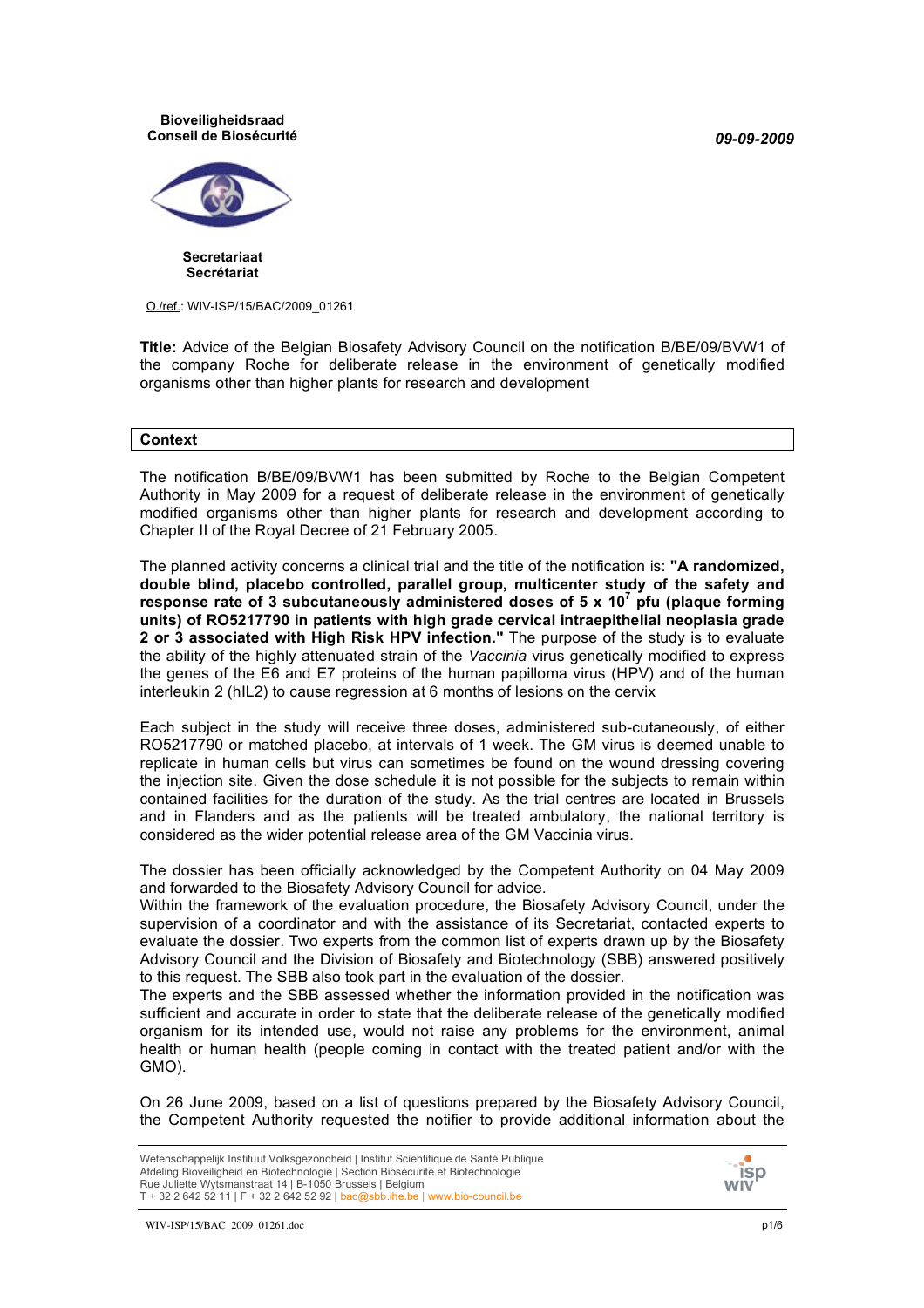notification. The answers from the notifier to these questions were received by the Competent Authority on 24 July 2009 and transmitted to the secretariat of the Biosafety Council on 18 August 2009. This complementary information was reviewed by the coordinator and the experts.

For the purpose of this evaluation, the following legal basis has been considered:

- Annex II (principles for the risk assessment) and annex III (information required in notifications) of the Royal Decree of 21 February 2005

- Commission Decision 2002/623/EC of 24 July 2002 establishing guidance notes supplementing Annex II to Directive 2001/18/EC.

The pure medical aspects concerning the efficacy of the medicinal product and its safety for the treated patient, as well as aspects related to social, economical or ethical considerations, are outside the scope of this evaluation.

In parallel to the scientific evaluation of the notification, the Competent Authority also made the dossier available on its website for the one-month public consultation foreseen in the abovementioned Royal Decree. The Competent Authority didn't receive any reaction of the public relevant for the environmental and/or public health safety of the GMO.

#### **Summary of the Scientific evaluation**

#### **1. The characteristics of the donor, the recipient or parental organism**

No risks were identified.

#### **2. Information related to the vector**

The Biosafety Council requested more information concerning the molecular characterisation of the vector.

This information was received and judged satisfactory.

## **3. Information related to the characteristics of the GMO**

No major risks were identified.

The Biosafety Council requested the results of the stability tests and data on the immortalization assays referred to in the dossier.

The information and needed documents were provided by the notifier and judged acceptable.

The Biosafety Council estimates that the testing performed by the notifier to rule out horizontal transmission (i.e. transmission from the treated patient to another person) of the GM virus is not enough reliable having a limit of detection judged too high.

In his answer, the notifier refers to results of PCR measurements for another MVA based product at similar dose levels and via the same route of administration. The Biosafety Council agree that these results support the notifier's assertion that the risk of horizontal transmission of the GM vaccinia virus is extremely low.

## **4. The condition of release**

Amongst the worker protection measures, the Biosafety Council considers the use of gloves as an absolute requirement. This was agreed by the notifier who will instruct the study sites accordingly.



Wetenschappelijk Instituut Volksgezondheid | Institut Scientifique de Santé Publique Afdeling Bioveiligheid en Biotechnologie | Section Biosécurité et Biotechnologie Rue Juliette Wytsmanstraat 14 | B-1050 Brussels | Belgium T + 32 2 642 52 11 | F + 32 2 642 52 92 | bac@sbb.ihe.be | www.bio-council.be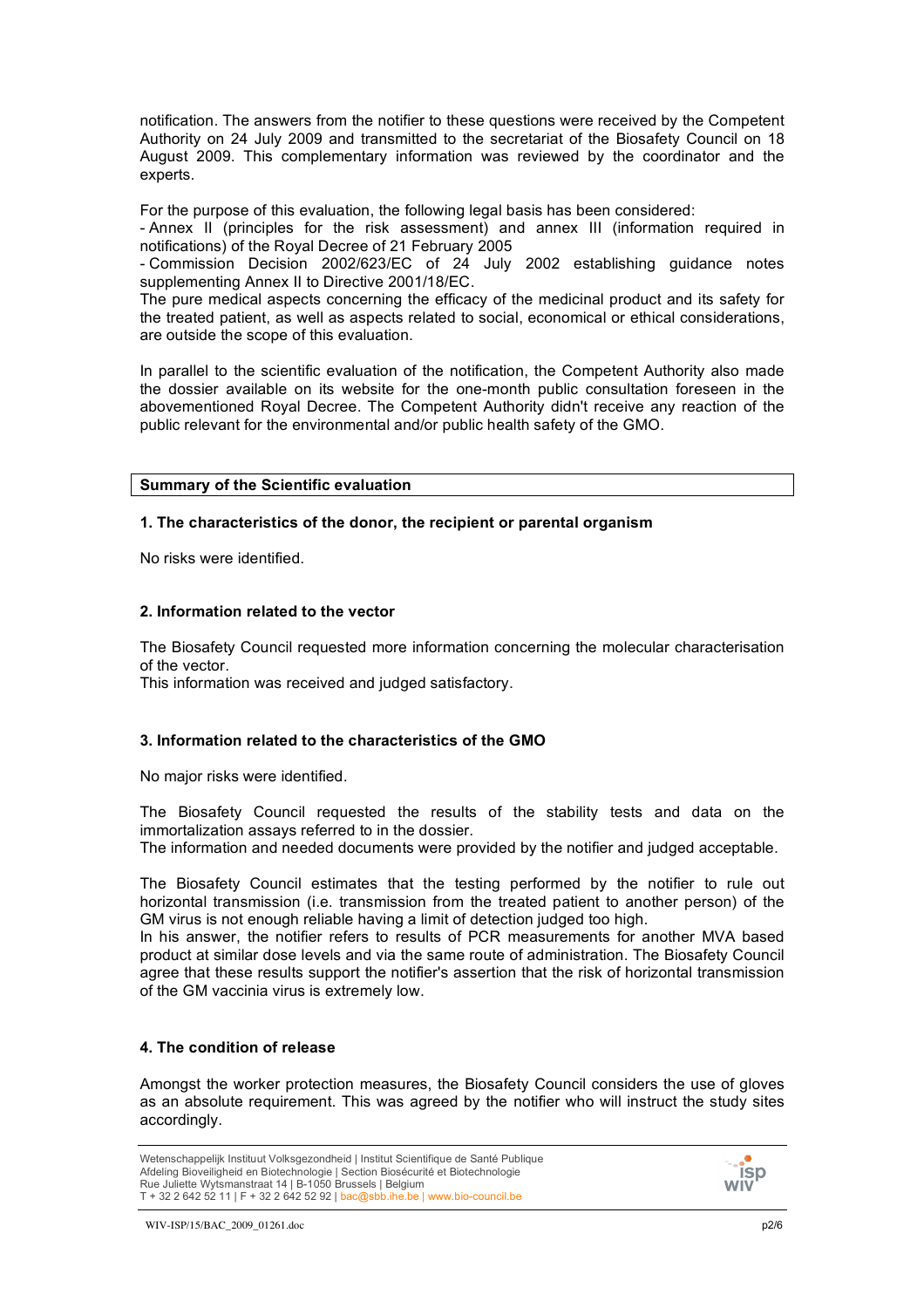From the technical dossier it was not clear which site of injection was chosen to administer the study drug. This was clarified by the notifier and the choice of the site (skin of the thigh) was adequately justified.

#### **5. The risks for the environment and human health**

No major risks were identified.

Yet, it is not known precisely how long the drug product stays at the site of injection after subcutaneous injection. The Biosafety Council takes note that the sponsor will conduct a further pre-clinical study looking at vector dissemination with a more sensitive qPCR assay than previously employed and plans to evaluate the presence and persistence of the transcription and translation products of the transgenes in a cohort of a phase 1 study in healthy volunteers currently being conducted as well as in the pre-clinical study.

The Biosafety Council questioned the notifier about the possibility of the vaccine to recombine with the HPV wild-type (present in the patient) and regain the wild-type E6 and E7 proteins that have an oncogenic potential.

The arguments advanced by the notifier in his answer were judged convincing: HPV infection is confined to the cells of the cervical epithelium and after subcutaneous injection the GM vaccinia virus is not expected to be detected beyond the injection sites. Moreover, the Biosafety Council takes note that the sponsor will conduct a MVA biodistribution study in mice following subcutaneous injection.

### **6. The monitoring, control, waste treatment and emergency plans proposed by the applicant**

The Biosafety Council takes note that the sponsor will instruct the study sites that labcoats, goggles, patient gown and bedding should be systematically decontaminated or discarded as appropriate after use.

From the technical dossier it was not clear where in the hospital the drug will be prepared and in which room the patients will be treated with this vaccine. This question was adequately answered.

In case of accidental projection of the study drug into the eye, the Biosafety Council considers that washing the eye abundantly with water of physiological liquid is a better measure than the application of an anti-viral drug (ribavirin). The sponsor agrees with this and considers the use of ribavirin ophthalmologic solution, if available, as a further conservative and reassuring measure.

## **7. Additional points considered by the experts of the Belgian Biosafety Advisory Council**

Although out of the scope of the Directive 2001/18, the Biosafety Advisory Council drew the attention of the notifier on some points concerning the efficacy and safety of the product. The questions of the Council and the answers received from the notifier are given in annex II.

Wetenschappelijk Instituut Volksgezondheid | Institut Scientifique de Santé Publique Afdeling Bioveiligheid en Biotechnologie | Section Biosécurité et Biotechnologie Rue Juliette Wytsmanstraat 14 | B-1050 Brussels | Belgium T + 32 2 642 52 11 | F + 32 2 642 52 92 | bac@sbb.ihe.be | www.bio-council.be

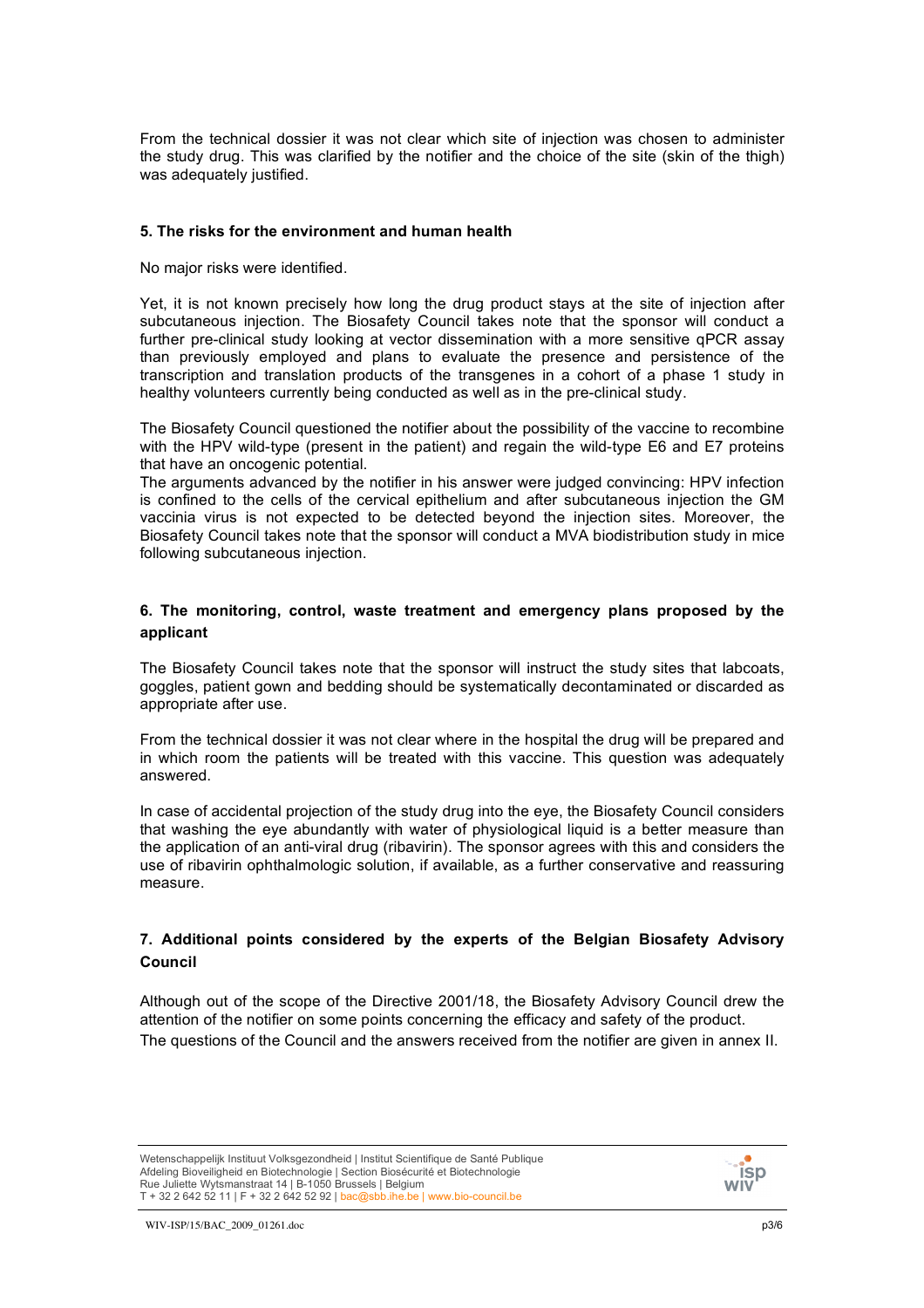#### **Conclusion**

Based on the scientific assessment of the notification made by the Belgian experts, the Biosafety Advisory Council concludes that it is unlikely that the genetically modified Vaccinia virus (RO5217790) developed as a therapeutic vaccination for female patients with high grade cervical intraepithelial neoplasia which contains modified versions of the E6 and E7 genes of HPV that no longer have immortalizing capacities and is genetically modified to express the gene of the human interleukin 2, will have any adverse effects on human health or on the environment in the context of the intended clinical trial.

Therefore, the Biosafety Advisory Council issues a positive advice with the following conditions:

- The notifier and the investigators must strictly apply the protocol, the biosafety monitoring and, if necessary, the emergency measures as described in the dossier.

- Any protocol amendment has to be previously approved by the Competent Authority.

- The notifier is responsible to verify that each investigator has the required authorisations to perform the clinical trial activities inside the hospital (laboratory, pharmacy, hospital room, consultation room...) according to the Regional Decrees transposing Directive 90/219/EEC on Contained use of genetically modified organisms.

- The Biosafety Advisory Council should be informed within 2 weeks when the first patient starts the treatment and the last subject receives the last treatment.

- At the latest six months after the last visit of the last patient included in the trial, the notifier must send to the Biosafety Council a report with details concerning the biosafety aspects of the project. This report will at least contain:

- the number of patients included in the trial;
- the list of all adverse events marked by the investigators as probably or  $\overline{a}$ definitely related to the study medication:
- a report on the accidental releases, if any, of the recombinant Vaccinia virus.

p.o. July

Prof. D. Reheul President of the Belgian Biosafety Advisory Council

Annex 1: Compilation of comments of experts in charge of assessing the dossier B/BE/09/BVW1 (ref: BAC 2009 953)

Annex 2: Additional comments related to the safety and efficacy of the product and answers given by the applicant.

Wetenschappelijk Instituut Volksgezondheid | Institut Scientifique de Santé Publique Afdeling Bioveiligheid en Biotechnologie | Section Biosécurité et Biotechnologie<br>Rue Juliette Wytsmanstraat 14 | B-1050 Brussels | Belgium T + 32 2 642 52 11 | F + 32 2 642 52 92 | bac@sbb ihe.be | www.bio-council.be

**isp** wiv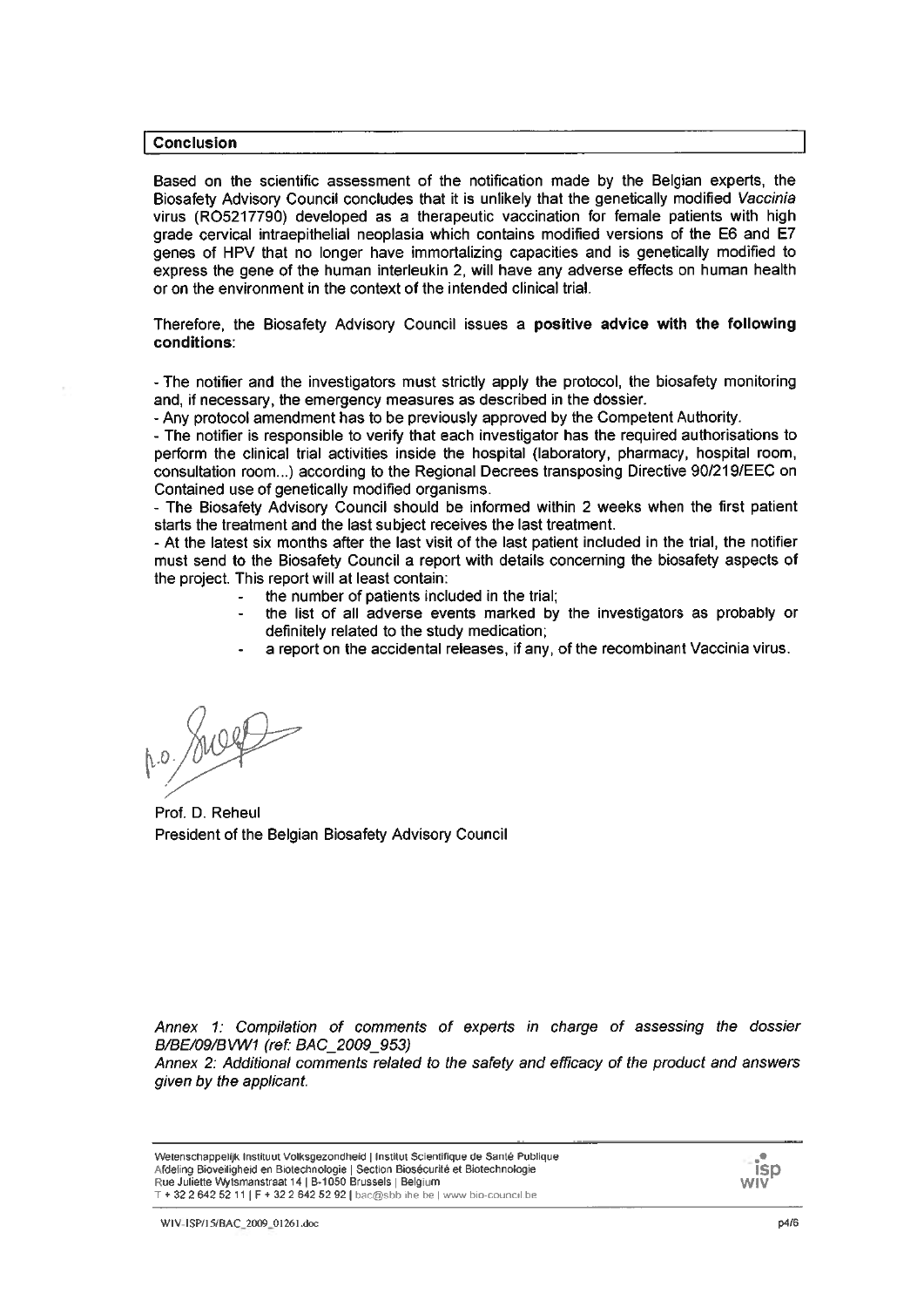*June 2009*

#### **Bioveiligheidsraad Conseil de Biosécurité**



**Secretariaat Secrétariat**

O./ref.: WIV-ISP/BAC\_2009\_953

#### Email: BAC@sbb.ihe.be **Compilation of Comments of Experts in charge of assessing the dossier B/BE/09/BVW1**

**Mandate for the Group of Experts:** mandate of the Biosafety Advisory Council (BAC) of 17 March 2009

**Coordinator:** Prof. P. Hermans

**Experts:** Annick Brandenburger (ULB), Alain Vanderplasschen (ULg), Céline Verheust (WIV/ISP - SBB)

**Domains of expertise of experts involved:** Virology, poxvirus, gene therapy, therapeutic vaccination, design of vectors, veterinary medicine, wildlife disease, zoonoses, biosafety, risk assessment

**Secretariat (SBB):** Didier Breyer, Martine Goossens, Philippe Herman

## **INTRODUCTION**

Dossier **B/BE/09/BVW1** concerns a notification of the company **Roche** for deliberate release in the environment of genetically modified organisms other than higher plants according to Chapter II of the Royal Decree of 21 February 2005.

The notification has been officially acknowledged on 04 May 2009 and concerns a clinical trial with the modified Vaccinia virus Ankara which has been genetically modified to express the human cytokine IL2 (hIL2). This GM-medication is developed as a therapeutic vaccine to treat cervical intraepithelial neoplasia grade 2 or 3 associated with high risk HPV infection.

## ♦ **INSTRUCTIONS FOR EVALUATION**

Depending on their expertise, the experts were invited to evaluate the genetically modified organism considered in the notification as regards its molecular characteristics and its potential impact on human health and the environment. The pure medical aspects concerning the efficacy of the medicinal product and its safety for the treated patient are outside the scope of this evaluation.

The comments of the experts are roughly structured as in

- Annex II (principles for the risk assessment) of the Royal Decree of 21 February 2005

- Annex III (information required in notifications) of the Royal Decree of 21 February 2005

- Commission Decision 2002/623/EC of 24 July 2002 establishing guidance notes supplementing Annex II to Directive 2001/18/EC.

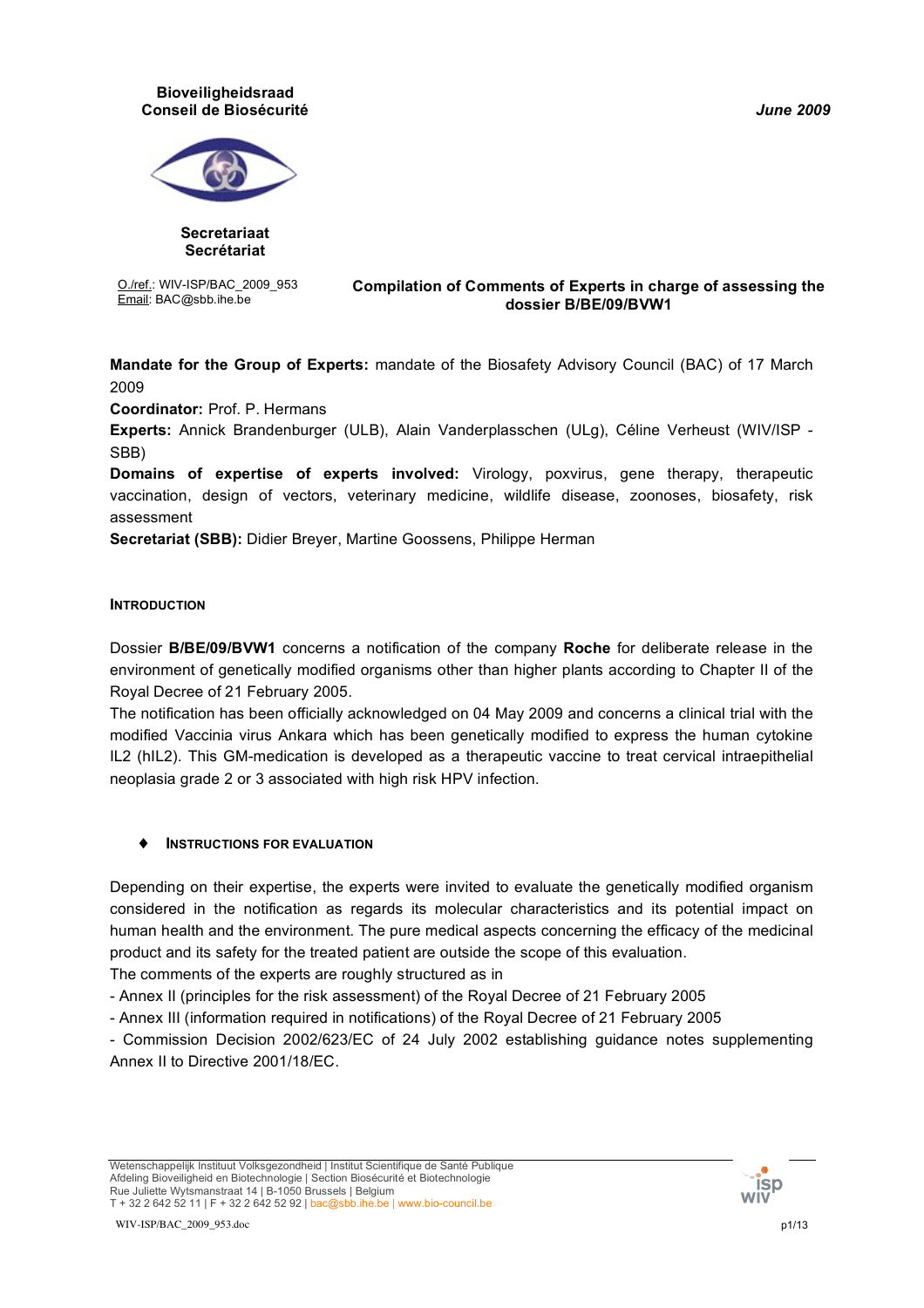## **List of comments received from the experts**

**1. INFORMATION RELATED TO THE CHARACTERISTICS OF THE DONOR, THE RECIPIENT OR PARENTAL ORGANISM**

(e.g. possibility of natural transfer of genetic material to other organisms, pathological, ecological and physiological characteristics, indigenous vectors ...)

## *Comment 1*

Has evaluated this item and has no questions/comments.

## *Comment 2*

Has evaluated this item and has no questions/comments.

### *Comment 3*

Has evaluated this item and has no questions/comments.

### *Comment 4*

RO5217790 also named as TG4001, MVA-HPV-IL2, MVATG8042 is a recombinant vaccinia viral vector containing the Modified Virus of Ankara (MVA) genome ( defined as the recipient) containing inserted transgenes that encode three proteins: human cytokine IL-2 (hIl2), and mutated forms of the E6 and E7 proteins from the human papilloma virus (HPV) defined as the donors. The vector is defined as the transfer plasmid pTG8042.

MVA as the recipient replicates in the cytoplasm and thus is highly unlikely to integrate with the host genome (never shown), does not persist for an extended period of time, does not replicate in primary human cells and has not been reported to have any significant toxic effects in normal and immunocompromised animals and humans. MVA is a well characterized viral vector not known to cause disease in healthy or immunocompromised adults and has minimal potential hazard to laboratory personnel and the environment.

### **2. INFORMATION RELATED TO THE VECTOR**

(e.g. description, sequence, mobilisation ...)

## *Comment 1*

Has evaluated this item and has no questions/comments.

### *Comment 2*

The sequence of the pTG8042 has been given but with no further indication such as gene location (E6, E7 genes, BRD3 and BRG3 sequences, …). A more detailed map would have been more useful.

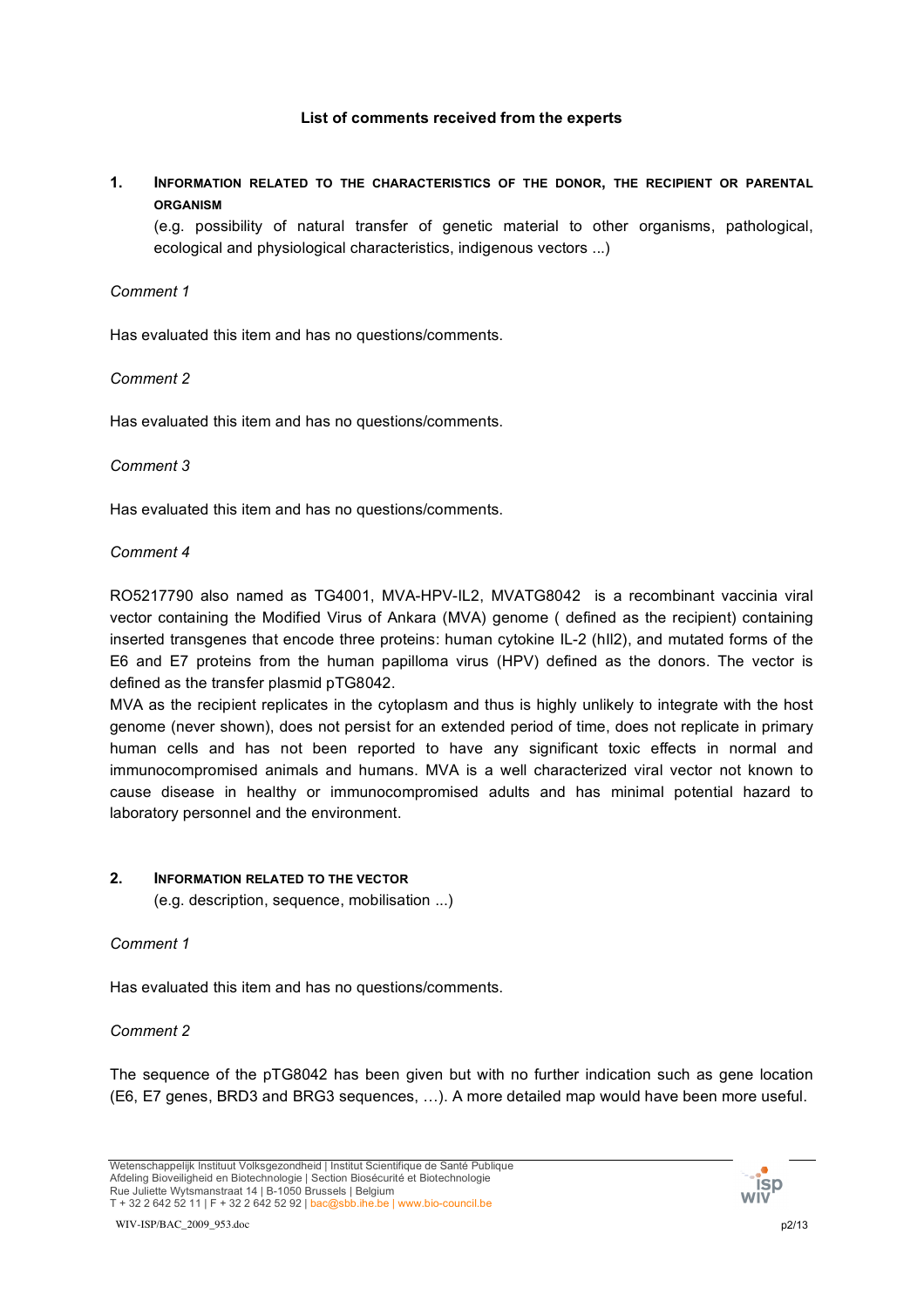Has evaluated this item and has no questions/comments.

## *Comment 4*

The vector in this GMO construct is defined as the pTG8042, a 9041 bp in a circular DNA form. Its sequence is completely available in the annex. It contains the three genes, two modified sequences encoding the E6 and E7 proteins from the HPV derived from the CaSki cell lines and the hIl2. The modifications of the E6 and E7 genes strongly reduce and/or abolish their ability to interfere with regulatory proteins such as p53 for E6 and pRb for E7. The deletions in both genes in this GMO showed a similar transforming activity than a MVA control assay without an expression cassette. The Il2 gene is derived from human mononuclear cells.

The mutated E6 and E7 coding sequences were fused to heterologous sequences encoding secretion signal- and membrane anchoring-domains from the measles virus and rabies virus, respectively, to improve the immunogenicity of the antigens. Why the manufacturer added two additional and different viral substrates and is not using an appropriate adjuvant which could improve immunogenicity? Being not in the "placebo" groups, these additional sequences might interfere with interpretation of clinical results. How to exclude any role for these added sequences?

The h IL2 cDNA lacks the coding sequence for the signal peptide. The sequence coding for the signal peptide is synthetically reconstituted. As mentioned by the manufacturer, the plasmid containing the reconstituted human IL2 cDNA was named pTG26 and was used in the construction of the final vector pTG8042. IL2 is a human cytokine secreted by activated T cells stimulated by antigen presenting cells, in response to antigenic stimulation and play a key role in the activation of the immune system. Inserted in the recipient, hIl2 is detected by ELISA and is shown to be functionally active. The manufacturer write that dosages of hIl2 delivered by the vaccine is markedly reduced when compared with doses given in the treatment of kidney cancers. In table 3 of the analyses on stability, functional hII2 is supposed to be up to 450 IU/10<sup>4</sup> PFUs. Can we suggest that 10<sup>7</sup> PFUs could produce 450000 IU of hIl2 during the first 24 hours? An experiment on rats showed that such doses of hIl2 should not be found in their plasma: what is the pharmacology of the hIl2 produced by the vaccine? (including distribution, half-life,..).Could the manufacturer provide more precision on doses (locally and systemically measured) observed in the clinical trial with the vaccine, and its relationship with the doses of vaccines ?

E6 gene is fused at the 5' terminal sequences coding for the signal peptide of the F glycoprotein of measles virus and to a sequence encoding a transmembrane domain of the glycoprotein at the 3' end. The E7 gene is fused at the 5' terminal sequences coding for the secretory signal of rabies virus glycoprotein and to a sequence encoding a transmembrane domain of a rabies virus glycoprotein at the 3' end. Once again, the manufacturer should justify the use of additional sequences derived from measle and rabies viruses in order to increase the immune response in place of using specific adiuvant.

Other gene regulatory sequences inserted in the vector (pTG8042) are presented in Table 2, page 26/83 of the annex IIIA.

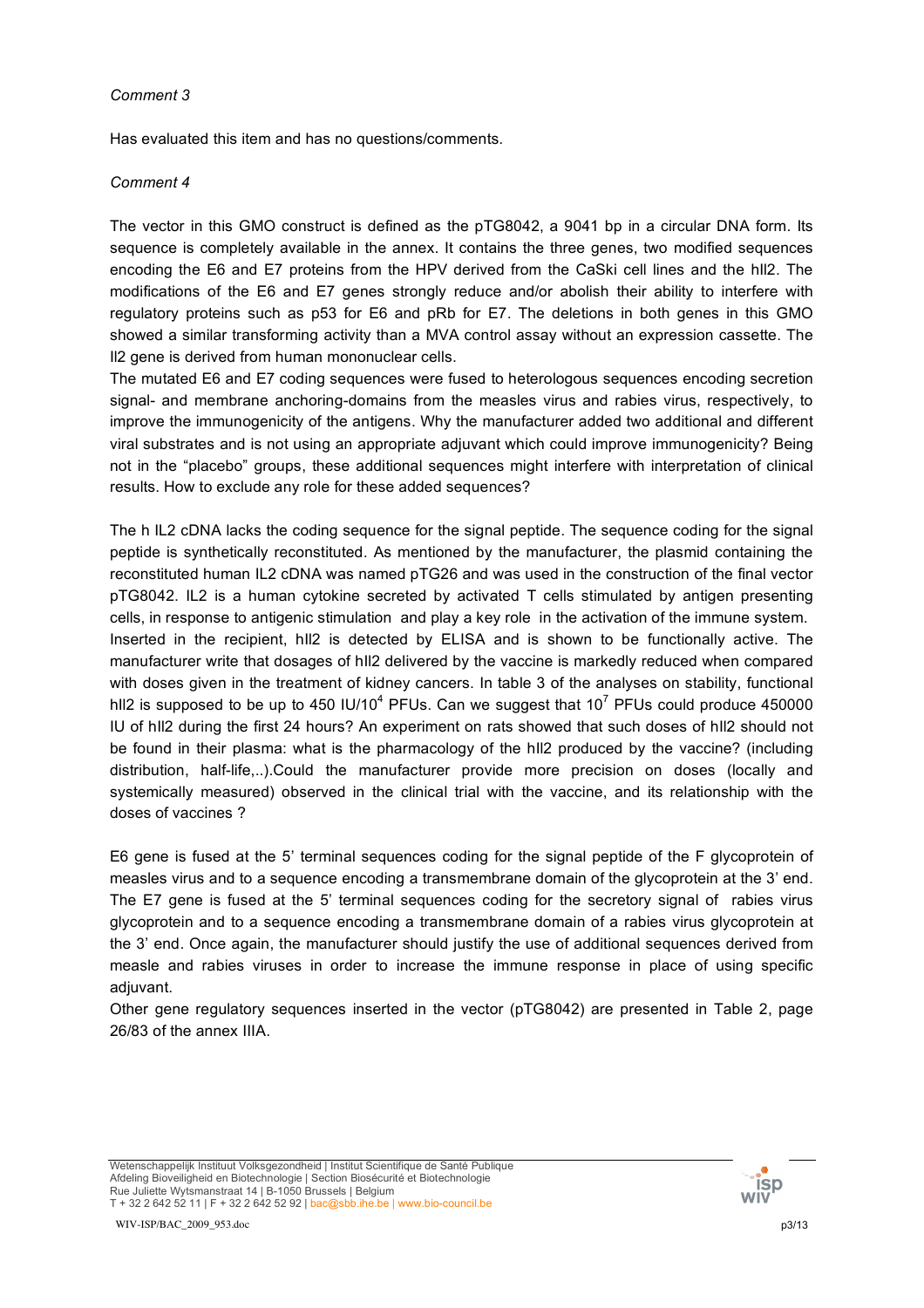## **3. INFORMATION RELATED TO THE CHARACTERISTICS OF THE GMO**

## **3.1. Information related to the genetic modification**

(e.g. methods used for the modification, description of the insert/vector construction ...)

## *Comment 1*

Has evaluated this item and has no questions/comments.

## *Comment 2*

Has evaluated this item and has no questions/comments.

## *Comment 3*

Has evaluated this item and has no questions/comments.

## *Comment 4*

Well described in the annex IIIA. No question except those already mentioned above.

## **3.2. Information on the molecular characteristics of the final GMO**

(e.g. number of copies of the transgenes, phenotypic and genetic stability of the transgenes, expression of the new genetic material, re-arrangements in the genome, inclusion or suppression of genetic material ...)

### *Comment 1*

The following sentence is ambiguous (annexIIIA P41):

" For all MVA-based viral vectors currently produced in the manufacturing facility differences in the restriction patterns are observed in comparison to RO5217790 using at least two restriction enzymes." I suppose that "…differences in restriction patterns are "looked for"…" but not observed.

## *Comment 2*

The stability tests performed have been well described but no results of these tests have been included in the section or in table 3. Only references to other study reports are indicated. Results should have been added for more clarity. Furthermore, pictures illustrating the stability tests by PCR and restriction should have been included, also for more clarity.

### *Comment 3*

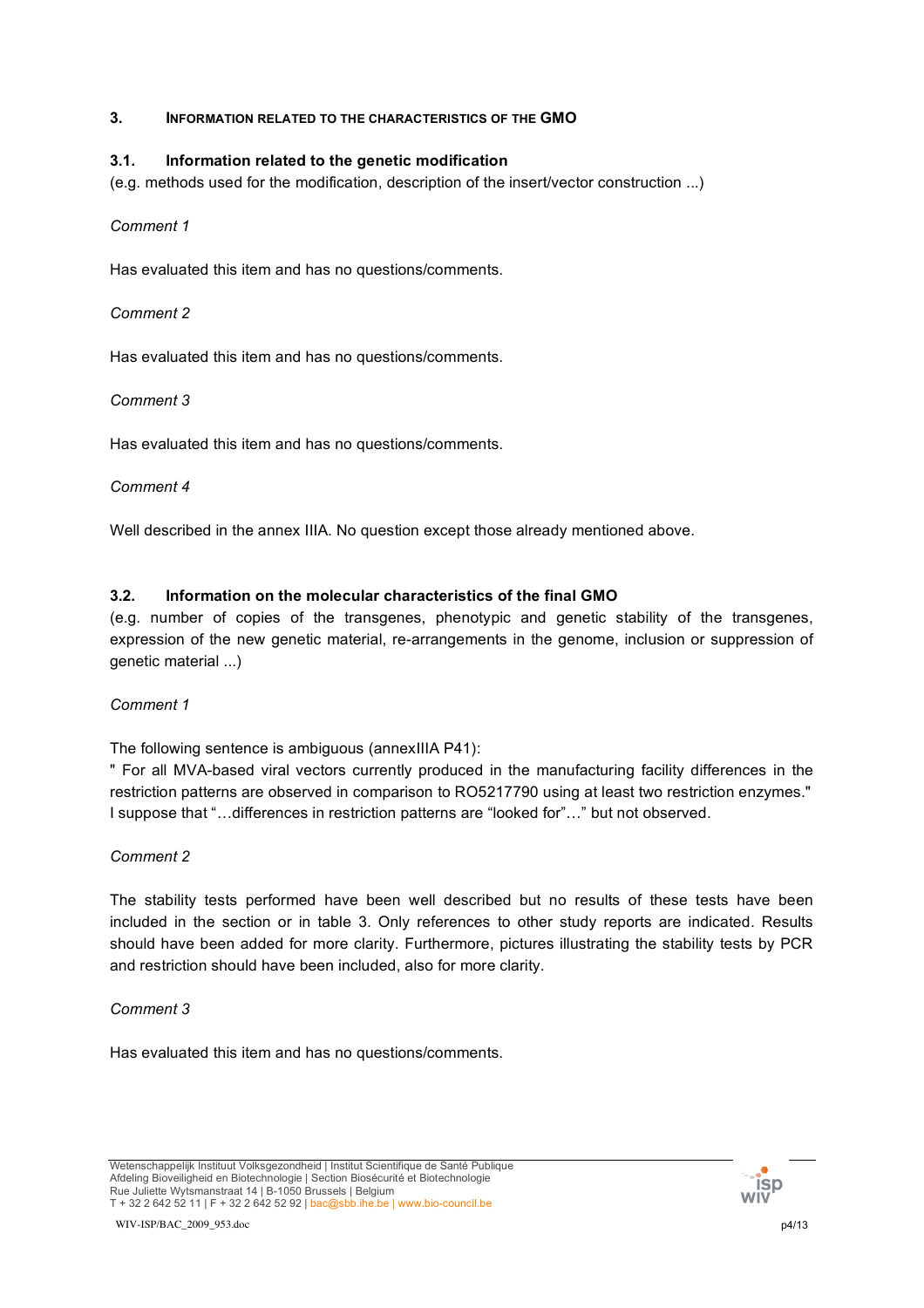Why having chosen only 3 passages before testing expression, function and stability of the inserts? (see table 3, page 37/83 in the annex IIIA. Little information is given on the stability of the measles and rabies derived sequences.

## **3.3. Considerations for human, animal or plant health**

(e.g. invasiveness and virulence, toxic or allergenic effects, possibility of survival outside of receiving host, other product hazards ...)

## *Comment 1*

Except for the significance of the ELISPOT-method to evaluate T-cell responses (annexIIIA P45).

### *Comment 2*

Very few information has been given in the dossier about the 2 mutated HPV proteins E6 and E7 and the risk associated with their expression. No reference about the deletion of E7 protein is cited. Recent immortalization assays demonstrating the safety of the mutated E6-E7 proteins have apparently been conducted. However, no results and reference are described in the dossier. The notifier should complete this section since it is of great importance to prove the non-oncogenic potential of these two mutated proteins.

## *Comment 3*

The MVA vector has been documented as an extremely safe vector. The safety of the backbone vector should not longer be an issue in a biosafety dossier. One should concentrate on the putative effects of transgene expression by the recombinant vector. Two main questions related to this topic should be addressed:

1/ The RO5217790 recombinant vector encodes mutated forms of HPV16 E6 and E7 proteins. It is stated in the dossier that, as a consequence of motif deletion and fusion to transmembrane domain, the recombinant proteins have reduced capability to interact with cellular pRb and p53. Consequently, RO5217790 should not exhibit immortalization capability. In this dossier, the authors stated that "Recent immortalization assays have demonstrated that the transforming activity observed following infection of cells with RO5217790 did not differ from that observed after infection of cells with a negative control virus (empty MVA vector). This is stated at least twice in the dossier (page 16 and page 43). Even if it is very likely that the mutations applied to the E6 and E7 proteins should abolish their transforming activity, the data mentioned by the applicant should be available in the dossier. They are not.

### 2/ IL-2 expression by the recombinant vector.

Phase I studies described briefly by the applicant revealed a surprisingly low level of responders (anti-E6, -E7 and –vaccinia antibody production). While these results could reveal HLA polymorphism affecting the efficacy of the vaccine (as suggested by the applicant) they could also be explained by some adverse effect of IL2 expression in particular conditions. Indeed, recent studies have suggested

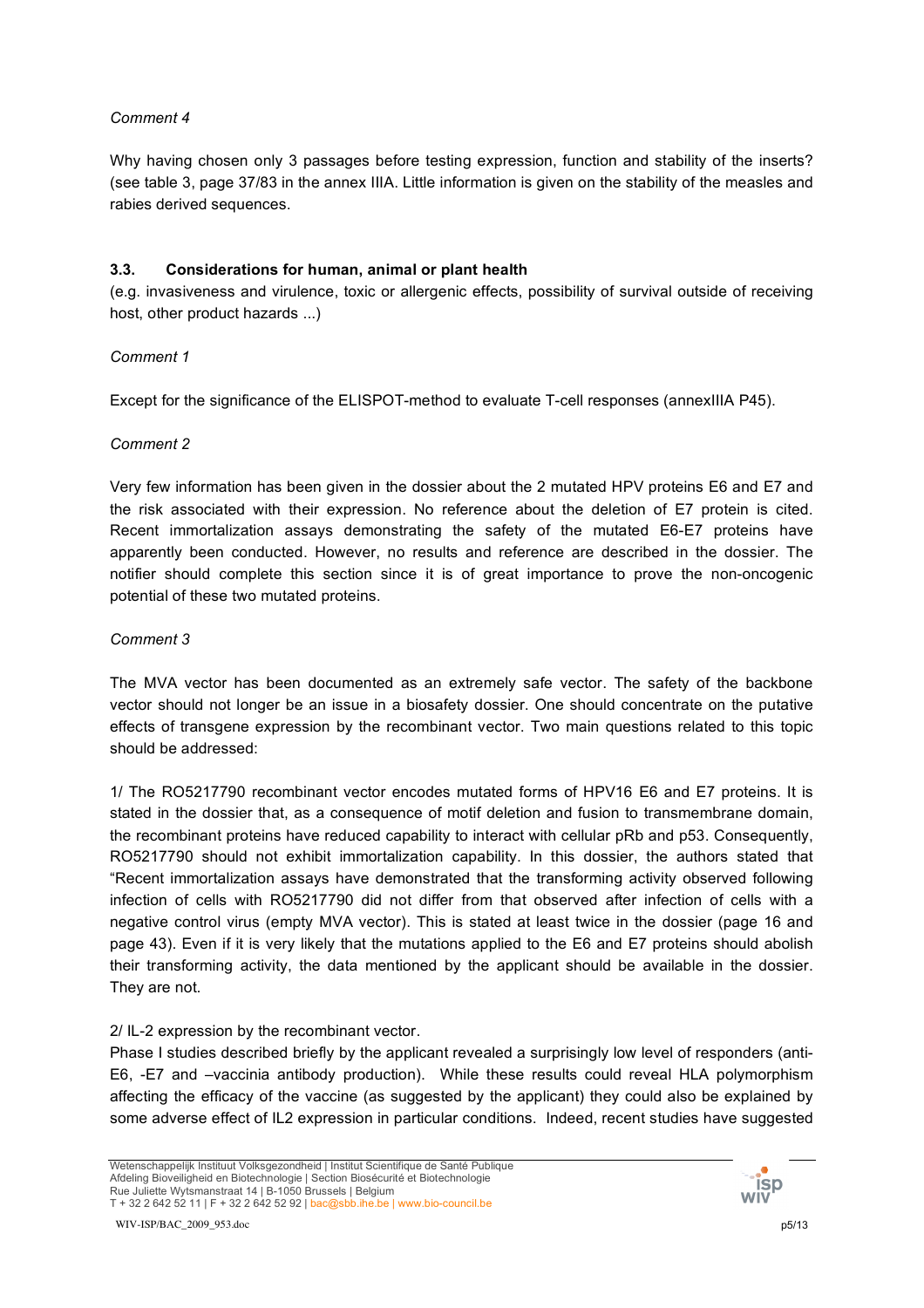that IL-2 expression could contribute to T reg population production (Sharfe et al., 1997; Almeida et al., 2002; Malek et al., 2002). The applicant should investigate this possibility when analysing their data. The readout described in the dossier will provide the data required to investigate this hypothesis. Even, if the hypothesis described above is unlikely, it should be addressed.

## *Comment 4*

No questions. Most of the questions are well addressed in the annexes. However, horizontal transmission can not be ruled out since the sensibility of the testing is low (4000 PFUs/ml for blood !!). the manufacturer should provide more sensitive data in order to exclude this important issue when treating with GMOs.

## **4. INFORMATION RELATING TO THE CONDITION OF RELEASE**

(e.g. description of the activity, quantities of GMO to be released, workers protection measures, elimination of any contaminating material in the preparation of the GMO stock, elimination of the GMO at the end of the experiment ...)

## *Comment 1*

Has evaluated this item and has no questions/comments.

## *Comment 2*

- In page 48 of the Annex IIIA, the worker protection measures are: safety glasses or goggles and laboratory coat must be worn, gloves are recommended. Considering the potential risk of contamination by the skin, even though it is negligible, and the low inconvenience of this protection measure, gloves should be required during administration of the drug.
- The site of injection of the drug product (skin of the thigh) is only indicated in the "model informed consent form". This should be indicated in the Annex IIIA under point III. Information relating to the conditions of release.
- There is no information indicating if the drug product is prepared in the room of the patient. If the drug is prepared outside of the room of the patient, how is the drug transferred from one local to another?

### *Comment 3*

Has evaluated this item and has no questions/comments.

### *Comment 4*

See above.

In addition, measures for workers are well described (gloves, safety glasses, ..) and no question arises.

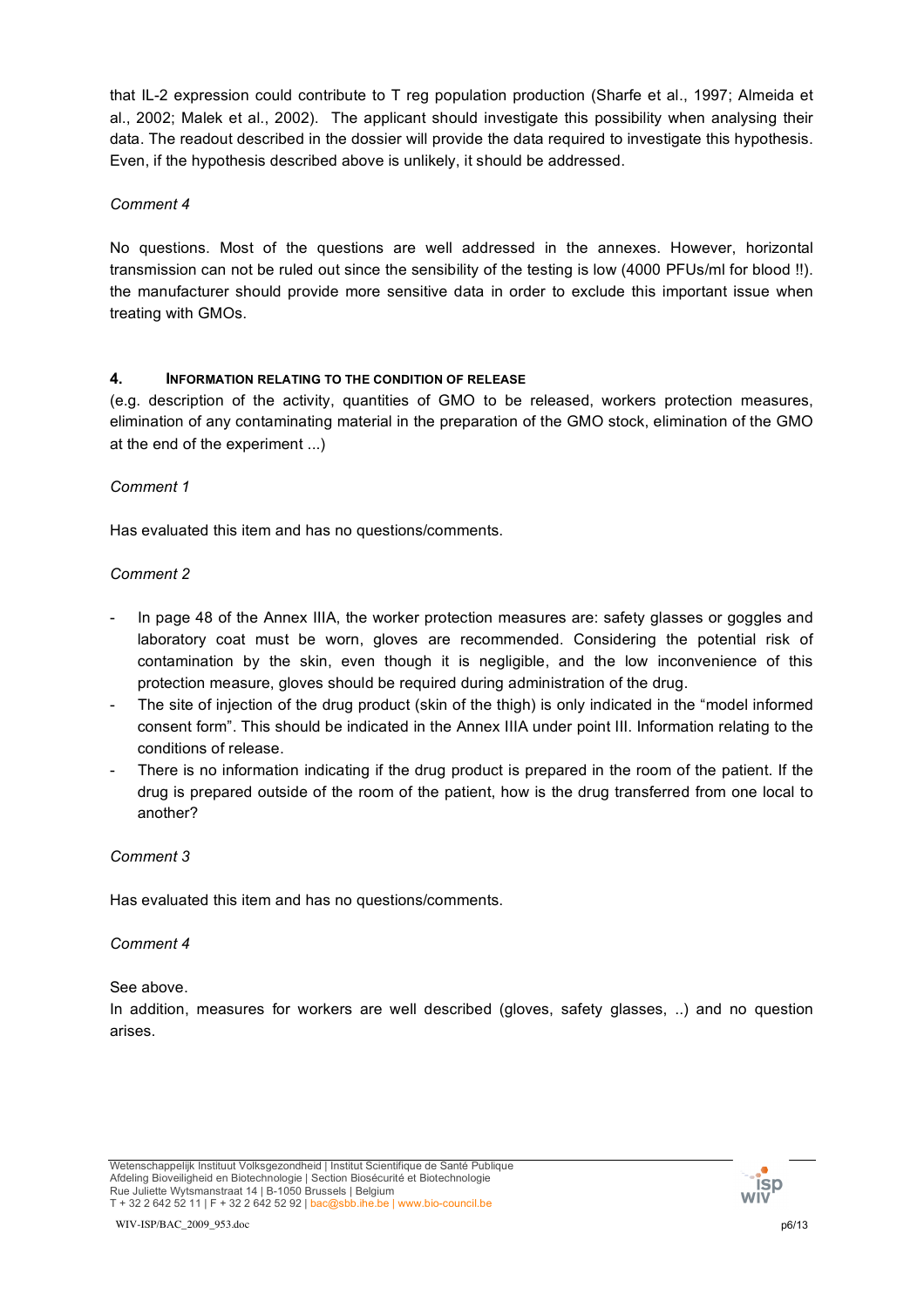- **5. INFORMATION RELATED TO THE RISKS FOR THE ENVIRONMENT AND HUMAN HEALTH**
- **5.1. Information on spread ("shedding") of the GMO from the treated patient/animal to other persons/animals or to the environment (including indirect/delayed effects due to vertical transmission to offspring).**
- (e.g. genetic transfer capability, routes of biological dispersal, target organisms ...)

Has evaluated this item and has no questions/comments.

### *Comment 2*

How long does the drug product stay at the site of injection? Is contamination of other parts of the body by skin contact possible?

#### *Comment 3*

Has evaluated this item and has no questions/comments.

#### *Comment 4*

Shedding has already been discussed (see above) and should be clarified.

**5.2. Information on possible effects on human health resulting from interactions of the GMO and persons working with, coming into contact with or in the vicinity of the GMO release (carekeepers, patient relatives, immunocompromised people ...).**

*Comment 1*

Has evaluated this item and has no questions/comments.

### *Comment 2*

Has evaluated this item and has no questions/comments.

### *Comment 3*

Has evaluated this item and has no questions/comments.

#### *Comment 4*

Safety procedures are well designed but should be monitored during the study period.

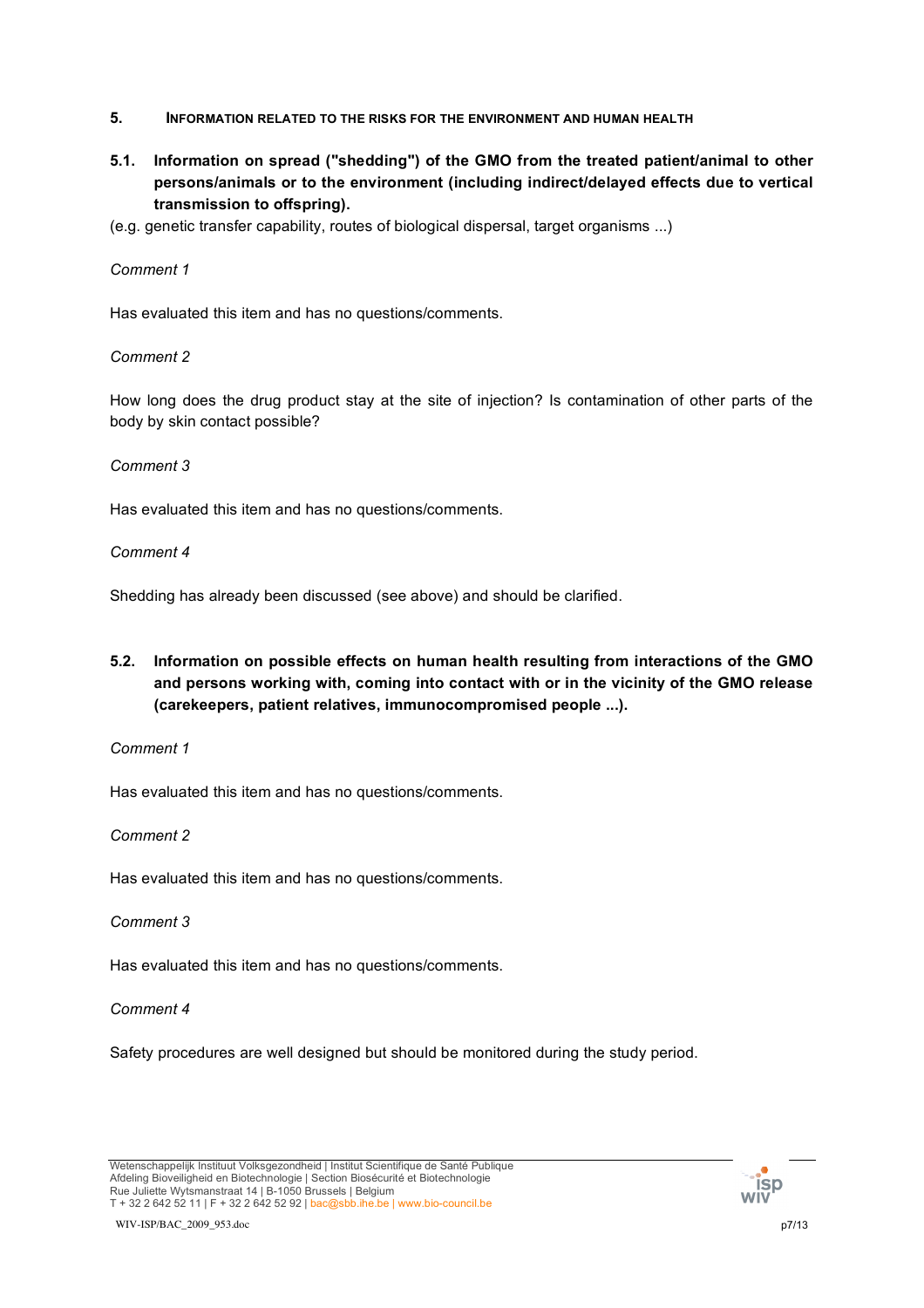## **5.3. Information on possible effects on animal health or on the environment.**

### *Comment 1*

Has evaluated this item and has no questions/comments.

## *Comment 2*

Has evaluated this item and has no questions/comments.

## *Comment 3*

Has evaluated this item and has no questions/comments.

### *Comment 4*

The risk is extremely low.

# **5.4. Information on selective advantages or disadvantages conferred to the GMO compared to the parental organism.**

*Comment 1*

Has evaluated this item and has no questions/comments.

*Comment 2*

Has evaluated this item and has no questions/comments.

*Comment 3*

See questions under point 3.3.

*Comment 4*

Procedures to reduce risks are well described in the annex IIIA.

## **5.5. Information on the possibility of the GMO to reconvert to his wild type form and possible consequences for human health or the environment.**

### *Comment 1*

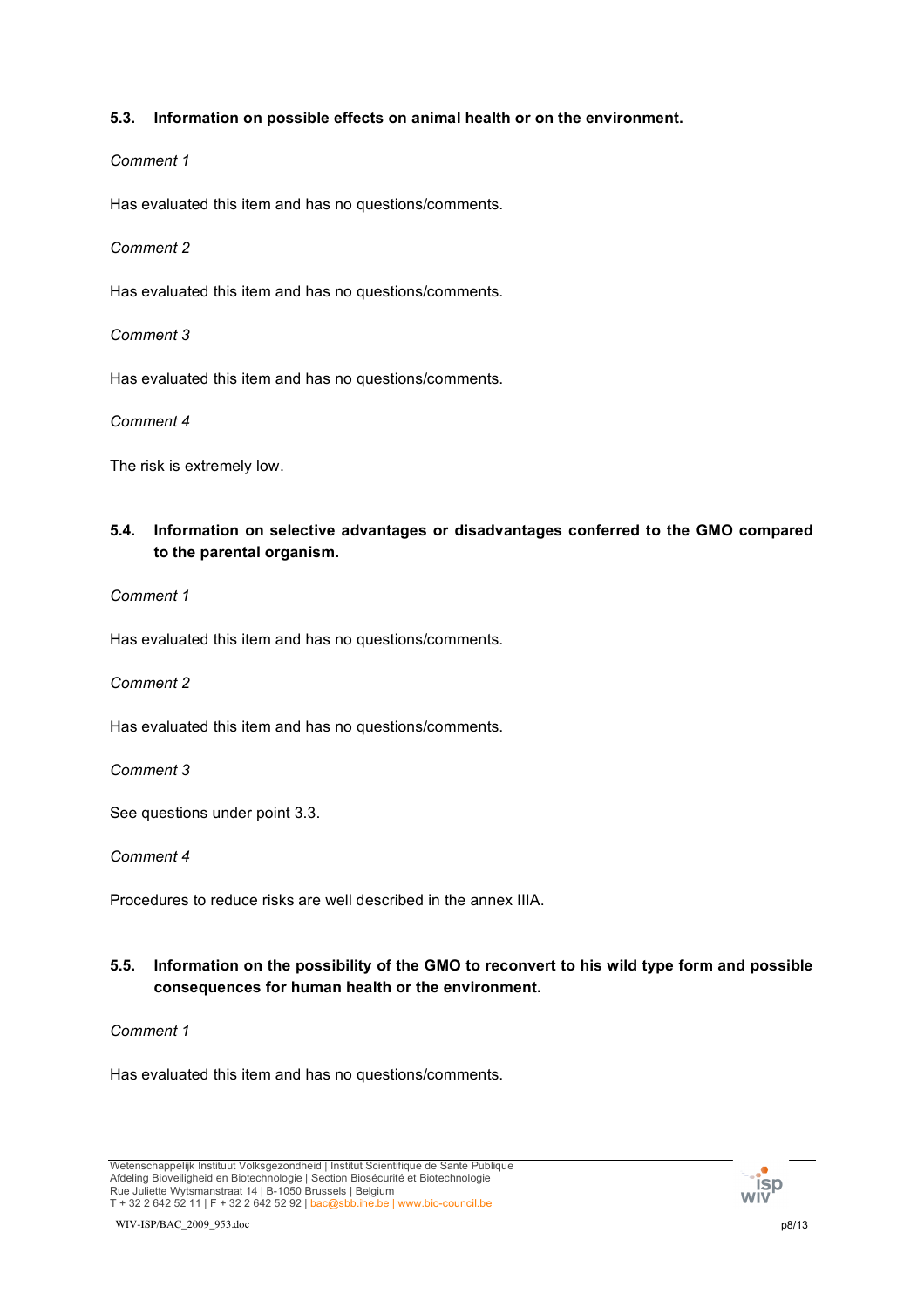Conversion of the vaccine to the wild-type form of MVA is highly unlikely. However, could the vaccine recombine with the HPV wild-type (present in the patient) and regain the wild-type E6 and E7 proteins that have an oncogenic potential? The notifier should comment on this point.

### *Comment 3*

Has evaluated this item and has no questions/comments.

### *Comment 4*

This risk is extremely low and should not be reached in real life.

## **5.6. Information on the possibility of the GMO to exchange genetic material with other microorganisms and possible consequences for human health or the environment.**

### *Comment 1*

Has evaluated this item and has no questions/comments.

*Comment 2*

Has evaluated this item and has no questions/comments.

*Comment 3*

Has evaluated this item and has no questions/comments.

#### *Comment 4*

Since stability data are obtained after only 3 passages, it can not be ruled out, even if low. Additional data after more passages could reduce any potential risk.

## **5.7. Information on the possibility of gene transfer to other organisms and about the selective advantages or disadvantages conferred to those resulting organisms (possible consequences for human health or the environment).**

#### *Comment 1*

Has evaluated this item and has no questions/comments.

### *Comment 2*

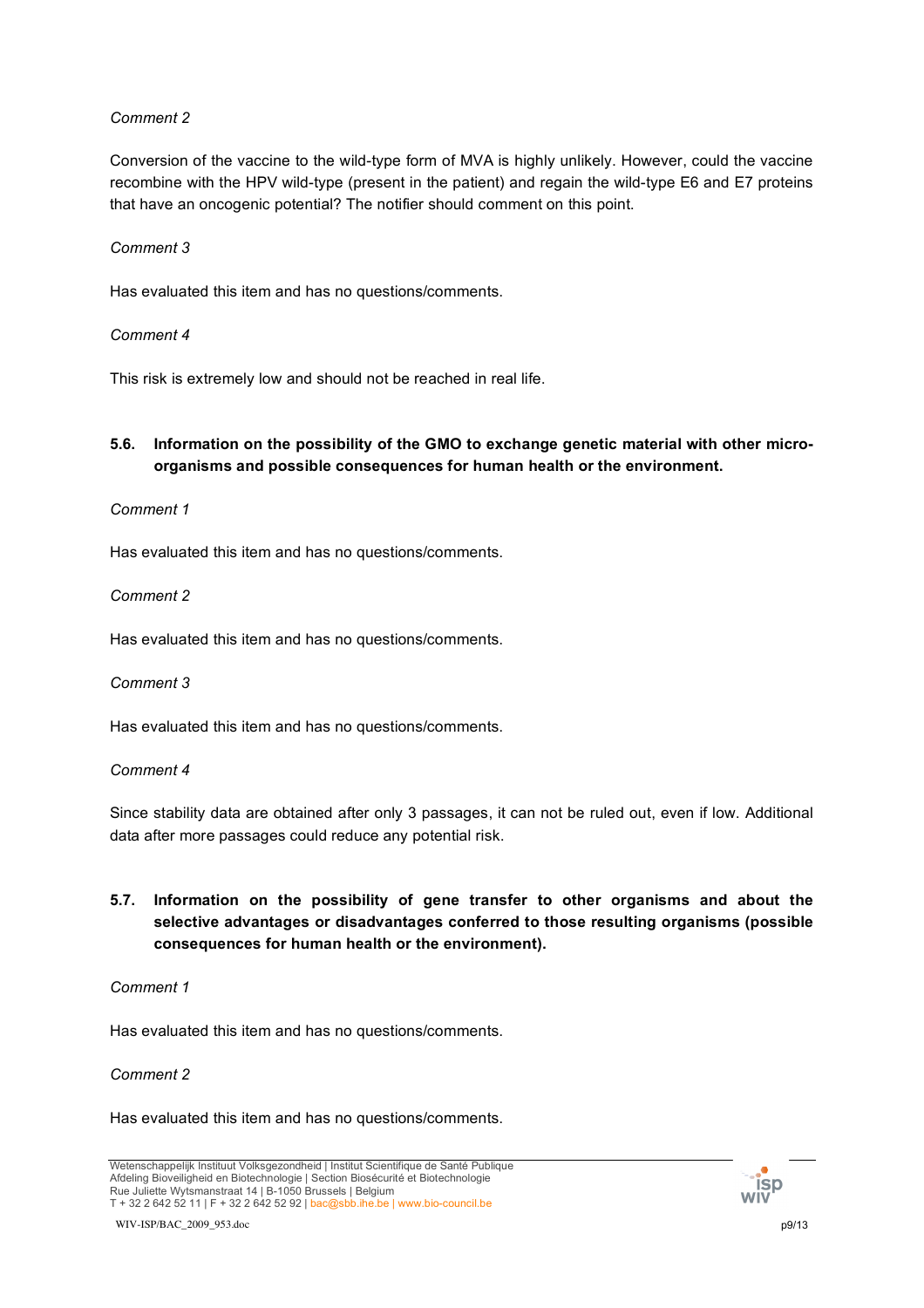Has evaluated this item and has no questions/comments.

*Comment 4*

Same comment as for point 5.6

## **6. INFORMATION RELATED TO THE MONITORING, SURVEILLANCE AND CONTROL, WASTE TREATMENT AND EMERGENCY PLANS PROPOSED BY THE APPLICANT**

**6.1. Monitoring plan proposed by the notifier and possibility to identify the occurrence of non-anticipated adverse effects.**

(adequation between the monitoring plan and risks identified during the risk assessment, when appropriate measures to minimize the potential risks to offspring ...)

## *Comment 1*

Has evaluated this item and has no questions/comments.

*Comment 2*

Has evaluated this item and has no questions/comments.

*Comment 3*

Has evaluated this item and has no questions/comments.

*Comment 4*

Too light in absence of additional data. See below.

### **6.2. Surveillance and control of the release**

(adequation between the procedures to avoid and/or minimise the spread of the GMO and risks identified during the risk assessment...)

### *Comment 1*

Has evaluated this item and has no questions/comments.

### *Comment 2*

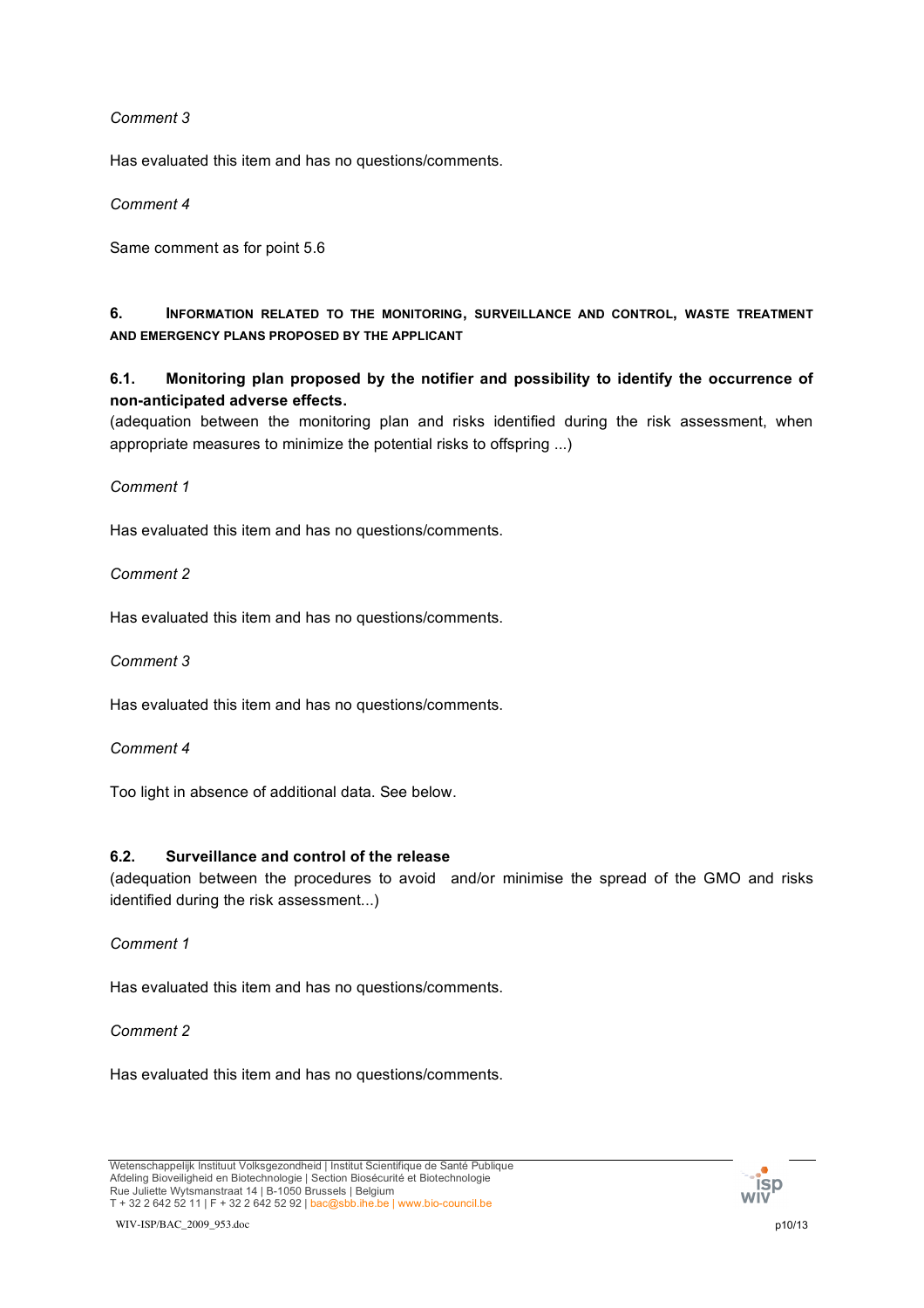Has evaluated this item and has no questions/comments.

## *Comment 4*

As a new GMO under investigation, this trial should be performed in more contained area. The pharmacist or the investigator should prepare the vaccine under specific, appropriate and well monitored conditions and patients should be hospitalised. Information for waste should be more stringently traced both in the hospital area and at home, once the patient will be back. Nothing is said about their relatives.

Among exclusion criteria, individuals in close contact with avian species should be excluded if they belong chicken, or other species (turkey,..).

## **6.3. Information on the waste generated by the activity and its treatment.**

(e.g. type of waste, amount ...)

## *Comment 1*

Has evaluated this item and has no questions/comments.

## *Comment 2*

In Table 5 of Annex IIIA, it is mentioned that labcoats, goggles, patient gown and bedding should be decontaminated if they are contaminated by the study drug. Decontamination of these materials, once used, should be systematic.

### *Comment 3*

Has evaluated this item and has no questions/comments.

### *Comment 4*

All devices, clothes, gloves… must followed the strict procedures of infectious agents and be destroyed accordingly. Since trace of the vaccine has been found in urine and blood, even at low level but with a non sensitive assay, all samples of urine, blood and other human secretions should be contained and destroyed separately.

### **6.4. If applicable, information on the emergency plan(s) proposed by the notifier.**

### *Comment 1*

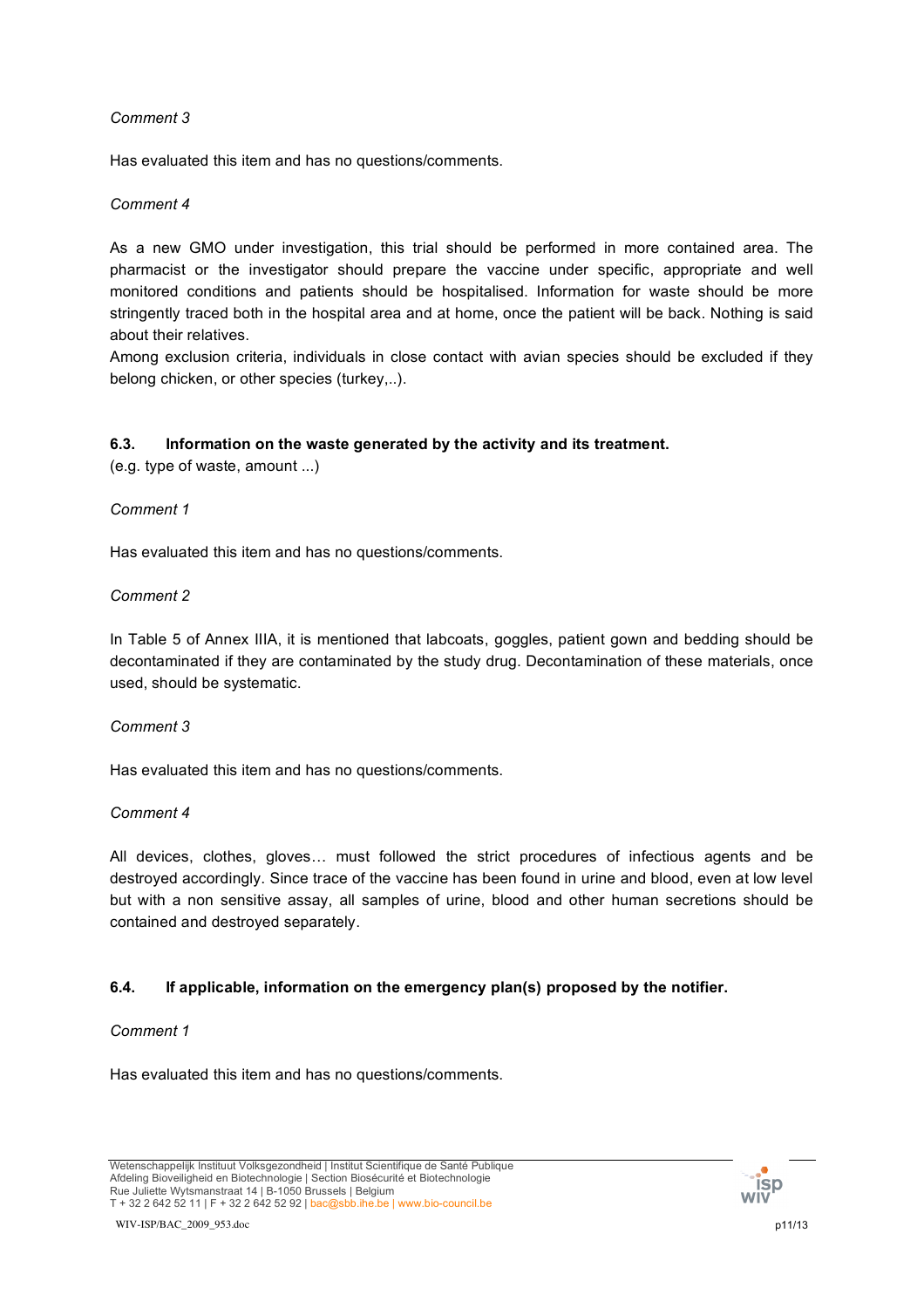No emergency plan has been proposed. However, decontamination processes in case of accidental release or human contamination (small volumes) are well described in the dossier.

## *Comment 3*

1/ Comment concerning point 4 First aid measures

It is proposed in case of projection into the eye to maintain the eyelips open while moving the eyeball and to apply drop of a solution of ribavirin. What is the point of using an anti-viral molecule on a non replicative infection. Washing the eye abundantly with water of physiological liquid should be much more beneficial for the contaminated subject.

2/ MVA production may contain trace of egg antigens. As allergy against egg antigens is quite frequent in the human population, the applicant should make sure that anti-choc treatments are available when performing vaccination.

## *Comment 4*

No emergency plan is proposed by the notifier, providing that no risk of spreading should be discussed based on a little experience performed during previous studies. No investigation will be done on the healthcare workers in contact with the vaccine nor among relatives in order to exclude any potential spread of the vaccine prep. As mentioned, it is too short.

## **6.5 Information related to the identification of the GMO and the detection techniques**

(e.g. identification methods and detection techniques, sensitivity, reliability and specificity of the proposed tests ..)

### *Comment 1*

Has evaluated this item and has no questions/comments.

### *Comment 2*

Has evaluated this item and has no questions/comments.

### *Comment 3*

Has evaluated this item and has no questions/comments.

### *Comment 4*

The notifier provides no information on that topic assuming that there will be no release. It is clearly too short!

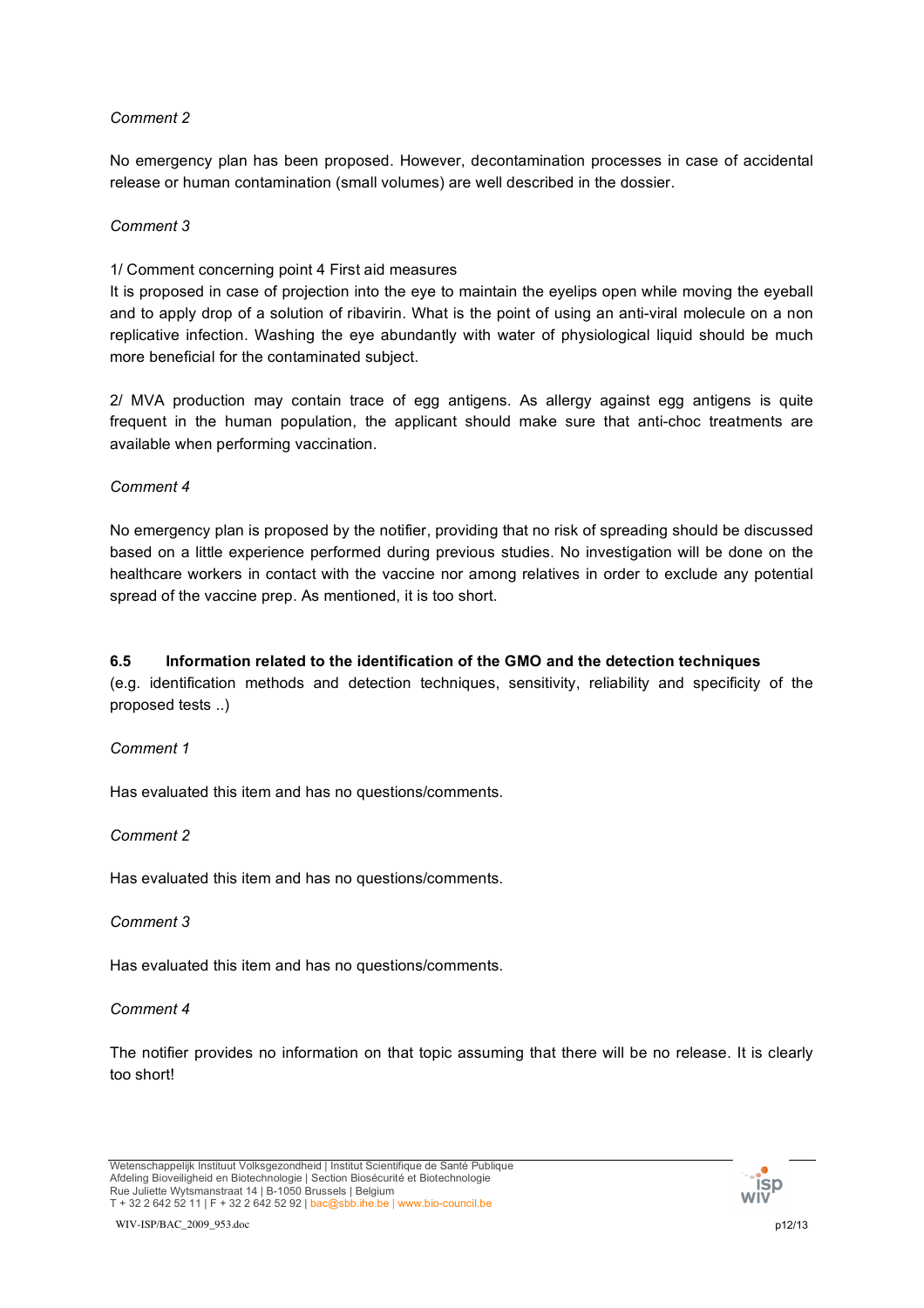## **7. OTHER INFORMATION**

# **7.1 Do you have any other questions/comments concerning this notification that are not covered under the previous items?**

## *Comment*

As proposed earlier, a shorter dossier should apply to a well characterized vector such as MVA. The safety of the vector on its own does not longer need to be addressed. One should concentrate on the effect of the insertion and the expression of the trangene(s).

## *Comment 2*

As required by several countries, this trial should be performed under more stringent rules, as defined in a containment 2 environment. The notifier should provide answers to most of the questions raised before any approval.

### References

Almeida AR, Legrand N, Papiernik M, Freitas AA (2002) Homeostasis of peripheral CD4+ T cells: IL-2R alpha and IL-2 shape a population of regulatory cells that controls CD4+ T cell numbers. J Immunol 169: 4850-4860.

Malek TR, Yu A, Vincek V, Scibelli P, Kong L (2002) CD4 regulatory T cells prevent lethal autoimmunity in IL-2Rbeta-deficient mice. Implications for the nonredundant function of IL-2. Immunity 17: 167-178.

Sharfe N, Dadi HK, Shahar M, Roifman CM (1997) Human immune disorder arising from mutation of the alpha chain of the interleukin-2 receptor. Proc Natl Acad Sci U S A 94: 3168-3171.

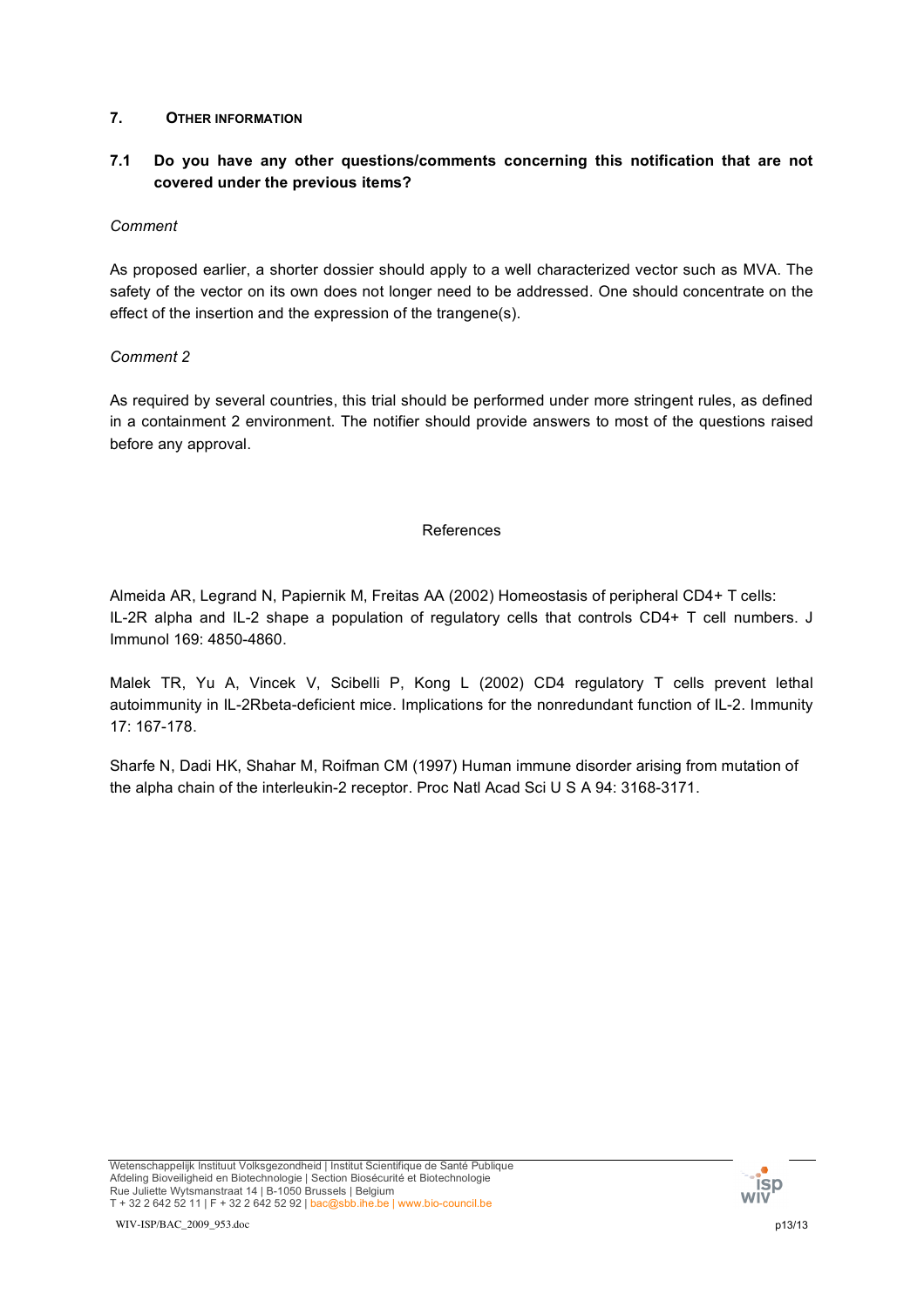Annex 2: Additional comments related to the safety and efficacy of the product and answers given by the applicant.

#### **Point No. 1:**

The mutated E6 and E7 coding sequences were fused to heterologous sequences encoding secretion signal- and membrane anchoring-domains from the measles virus and rabies virus, respectively, to improve the immunogenicity of the antigens. Why did the manufacturer add two additional and different viral substrates and is not using an appropriate adjuvant which could improve immunogenicity? Absent in the "placebo" groups, these additional sequences might interfere with interpretation of clinical results. How to exclude any role for these added sequences?

#### **Response to point No. 1:**

The deletion modified E6 and E7 coding sequences were fused to the heterologous sequences encoding the secretion signal- and membrane anchoring-domains to improve the immunogenicity of the antigen. Targeting of the tumor antigens to the cell membrane 1) is hypothesized to enhance the immunogenicity of the HPV targeted immunotherapy through an improved extracellular antigen presentation; 2) avoids interaction of these antigens with their cognate binding nuclear proteins, pRB and p53, thereby further minimizing any undesired (i.e. oncogenic) activity of the deletion modified antigens.

The Tm (transmembrane) domains in the transgene cassette confer better survival of TC1 tumor-bearing C57 mice as compared to the transgene cassette lacking the Tm domain in both prophylactic and therapeutic treatment regimens.

Moreover, presence of the Tm domains resulted in detection of the modified E6 and E7 by IHC on the cell membrane of BHK cells transduced with RO5217790, whereas no E6 or E7 protein was detected on the cell membrane of BHK cells transfected with MVA + deletion modified E6 + E7 +hIL2 , lacking the Tm domain. However, the precise role of this trafficking of deletion modified E6 and E7 in the immunogenicity of the antigens is not yet elucidated.

Based on these pre-clinical data we believe that these heterologous viral sequences may contribute to enhanced immunogenicity and further minimize the risk of oncogenicity of RO5217790.

The goal of this clinical trial is to assess the efficacy of the combined transgene cassette and the MVA vector as present in all patients receiving active treatment. Placebo treated patients will receive only buffer so no element of the transgene cassette or MVA will be present. The clinical utility of whole product can therefore be effectively evaluated in the proposed clinical trial.

Although we cannot dissect out the individual contributions of the heterologous viral sequences and deletion modified E6/7 and IL-2 we believe the pre-clinical data provides support for this design.

#### **Point No. 2:**

The hIL2 cDNA lacks the coding sequence for the signal peptide. The sequence coding for the signal peptide is synthetically reconstituted. As mentioned by the manufacturer, the plasmid containing the reconstituted human IL2 cDNA was named pTG26 and was used in the construction of the final vector pTG8042. IL2 is a human cytokine secreted by activated T cells stimulated by antigen presenting cells, in response to antigenic stimulation and play a key role in the activation of the immune system.

Inserted in the recipient, hIL2 is detected by ELISA and is shown to be functionally active. The manufacturer write that dosages of hIL2 delivered by the vaccine is markedly reduced when compared with doses given in the treatment of kidney cancers. In table 3 of the analyses on stability, functional hIL2 is supposed to be up to 450 IU/104 PFUs. Can we suggest that 10' PFUs could produce 450000 IU of hIL2 during the first 24 hours? An experiment on rats showed that such doses of hIL2 should not be found in their plasma: what is the pharmacology of the hIL2 produced by the vaccine? (including distribution, half-life,..). Could the manufacturer provide more precision on doses (locally and systemically measured) observed in the clinical trial with the vaccine, and its relationship with the doses of vaccines? **Response to point No. 2:**

Wetenschappelijk Instituut Volksgezondheid | Institut Scientifique de Santé Publique Afdeling Bioveiligheid en Biotechnologie | Section Biosécurité et Biotechnologie Rue Juliette Wytsmanstraat 14 | B-1050 Brussels | Belgium T + 32 2 642 52 11 | F + 32 2 642 52 92 | bac@sbb.ihe.be | www.bio-council.be